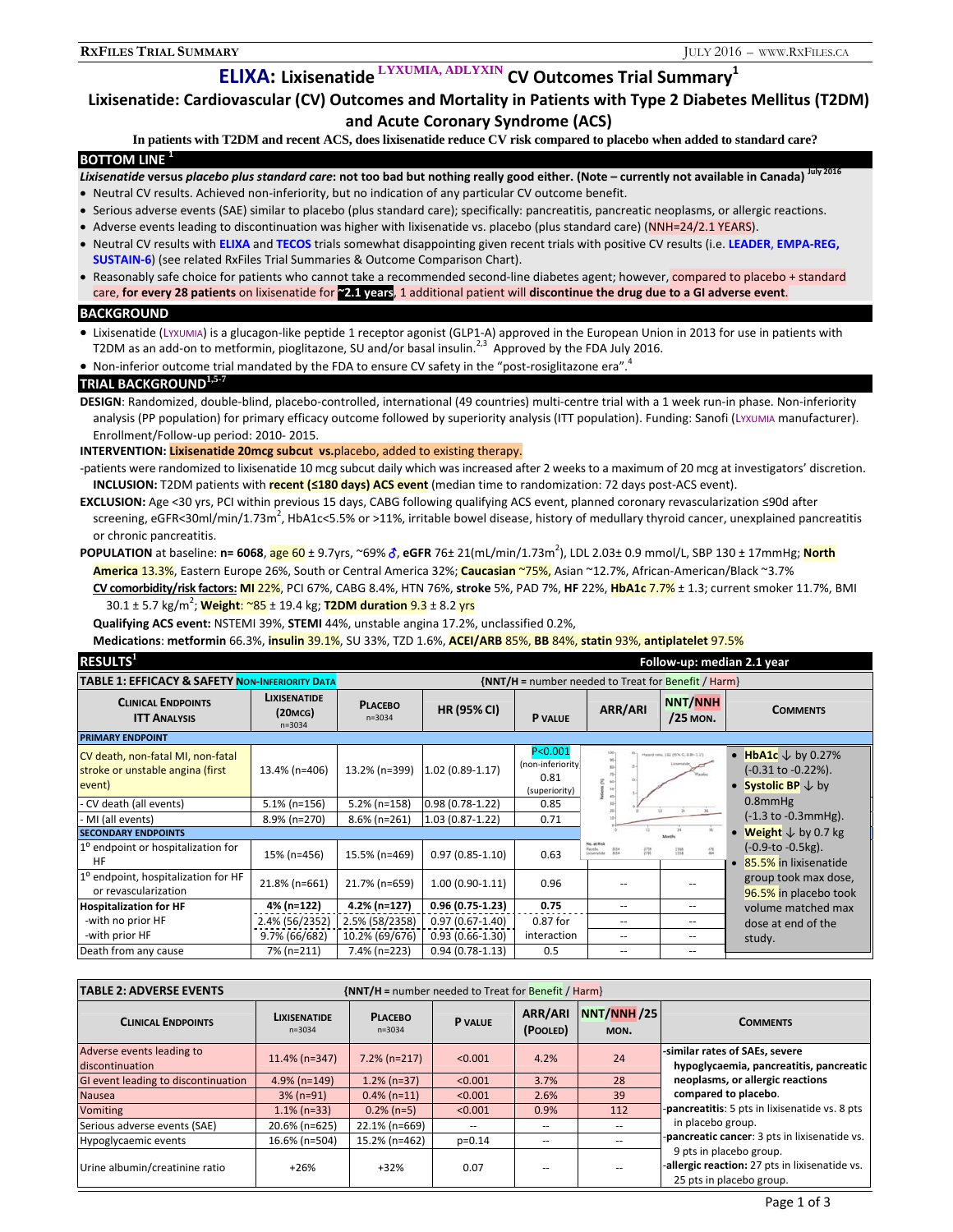| <b>STRENGTHS:</b>     | • First published GLP1-A CV outcome trial.                                                                                                                                                                                                                                                                                                                                |  |  |  |  |
|-----------------------|---------------------------------------------------------------------------------------------------------------------------------------------------------------------------------------------------------------------------------------------------------------------------------------------------------------------------------------------------------------------------|--|--|--|--|
|                       | • Well-designed RCT (properly randomized [allocation concealment, balanced baseline demographics]; registered;                                                                                                                                                                                                                                                            |  |  |  |  |
|                       | appropriately powered; all CV outcomes were pre-specified & clinically relevant; independent, blinded adjudication of CV,<br>pancreatic, and allergic events).                                                                                                                                                                                                            |  |  |  |  |
|                       | • 96.3% in treatment group and 96.1% in placebo group completed study (among those who did not die); vital status not<br>confirmed for ~1% of patients.                                                                                                                                                                                                                   |  |  |  |  |
|                       | ITT and PP analyses were performed for primary endpoints. Sensitivity analysis (e.g., adjustment for eGFR, HbA1c, and<br>history of stroke; exclusion of CV events occurring greater than 30 days after drug discontinuation) did not result in<br>statistically significant changes.                                                                                     |  |  |  |  |
|                       | Primary composite endpoint consistent (homogeneous) among subgroups.<br>٠                                                                                                                                                                                                                                                                                                 |  |  |  |  |
|                       | • Serious hypoglycemic episodes requiring intervention by another person was lower in lixisenatide group (14 patients<br>reporting 16 events) than placebo group (24 patients reporting 37 events).                                                                                                                                                                       |  |  |  |  |
| <b>LIMITATIONS:</b>   | • Study medication was discontinued in 27.5% in treatment and 24% in placebo group (P=0.002); GI AE was the most                                                                                                                                                                                                                                                          |  |  |  |  |
|                       | common reason for discontinuation.                                                                                                                                                                                                                                                                                                                                        |  |  |  |  |
|                       | • Short trial duration (2.1 years).                                                                                                                                                                                                                                                                                                                                       |  |  |  |  |
|                       | • No adjustments made for multiplicity of exploratory outcomes (risk of false-positive result [type 1 error]).                                                                                                                                                                                                                                                            |  |  |  |  |
|                       | • Non-inferiority margin of 1.3 was arbitrarily set by the FDA, and thus may not represent a minimally-clinically important<br>difference to clinicians or patients.                                                                                                                                                                                                      |  |  |  |  |
| <b>UNCERTAINTIES:</b> | • Applicability of results to patients without established CVD or with more complicated coexisting illnesses.                                                                                                                                                                                                                                                             |  |  |  |  |
|                       | • Lack of real-world data for long-term safety. Statistically significant $\uparrow$ risk for pancreatitis or neoplasms was not shown in<br>this trial or the other incretin trials. However, the authors acknowledge the follow-up may not have been long enough to<br>rule out this possibility. <sup>5</sup>                                                           |  |  |  |  |
|                       | • Effect of lixisenatide on microvascular outcomes (e.g., retinopathy, neuropathy, nephropathy) as these may take 5-10+<br>years to develop and median trial follow-up was 2.1 years.                                                                                                                                                                                     |  |  |  |  |
|                       | • Currently it is available in the UK for about £54.14 for 28 days and unavailable in Canada or the US. <sup>6</sup>                                                                                                                                                                                                                                                      |  |  |  |  |
|                       | • A study examining the cost/QALY gained of exenatide vs. lixisenatide in T2DM patients (looking at T2DM complications,<br>weight, adverse effects and costs) with a 40-year time horizon showed that lixisenatide is not as cost-effective compared<br>to exenatide . Cost/ QALY gained with exenatide versus liraglutide was £10,002 compared with much lower costs for |  |  |  |  |
|                       | dulaglutide and liraglutide. <sup>8</sup><br>(compalutido); roculte not published in noor rovioused trial                                                                                                                                                                                                                                                                 |  |  |  |  |

 **Trials recently completed for GLP1‐A: SUSTAIN6**(semaglutide); results not published in peer‐reviewed trial and **ongoing: EXSCEL**(exenatide)(2018), **REWIND**(dulaglutide)(2018), **HARMONY**(albiglutide)(2019).

# **HOW DOES ELIXA COMPARE TO OTHER DIABETES TRIALS? <sup>1</sup>**

- Neutral CV outcomes for lixisenatide similar to **EXAMINE**<sup>9</sup> (alogliptin add-on vs. usual care) and TECOS<sup>10</sup> (sitagliptin as an add-on vs. usual standard of care).
	- o In alogliptin<sup>EXAMINE</sup>, 88% of the patients had a history of MI while lixisenatide<sup>ELIXA</sup> had only 22%.<sup>9,11</sup>
	- o In alogliptin**EXAMINE,** patients were more unstable compared to lixisenatide**ELIXA** (45days vs. 72 days from index ACS case to randomization).<sup>8</sup>
- Lack of beneficial outcomes for lixisenatide compared to **EMPA‐REG**<sup>12</sup> (empagliflozin add‐on vs. usual care), **LEADER**<sup>13</sup> (liraglutide as an add‐on vs. usual standard of care), and **SUSTAIN‐6**<sup>14</sup> (semaglutide add‐on vs. usual care; results not yet published in peer‐reviewed trial).
	- o Since T2DM patients have a 2-3x increased risk for developing CV disease and >60% of deaths are due to CV complications<sup>5</sup>, agents with promising CV protection like empagliflozin, **EMPA‐REG** liraglutide, **LEADER** and semaglutide **SUSTAIN‐<sup>6</sup>** (not available in CAN) may be preferred.

# **Remember…**

• For vascular protection, CDA 2013 (updated 2016) recommends: lifestyle (nutrition, exercise, smoking cessation); optimal HbA1c control (usually ≤ 7%), BP control (<130/80 mmHg), and cholesterol control (LDL ≤2 mmol/L ); and lastly CV protective drugs (i.e., ACEI/ARB, statin, ASA [if indicated]).<sup>15</sup>

# **RELATED RxFiles LINKS**

- · RxFiles Diabetes Agents Outcomes Table: http://www.rxfiles.ca/rxfiles/uploads/documents/Diabetes-Agents-Outcomes-Comparison-Summary-Table.pdf
- RxFiles Diabetes Landmark Trials and Links: http://www.rxfiles.ca/rxfiles/uploads/documents/CHT-Diabetes-Landmark-Trials-Links.pdf
- RxFiles Diabetes—**EMPA‐REG:** CV Outcomes Trial Summary http://www.rxfiles.ca/rxfiles/uploads/documents/EMPA‐REG%20Trial%20Summary.pdf
- **●** RxFiles Diabetes—LEADER: CV Outcomes Trial Summary http://www.rxfiles.ca/rxfiles/uploads/documents/Leader-Liraglutide%20VICTOZA%20and%20Cardiovascular%20Outcomes%20in%20Type%202%20Diabetes.pdf
- RxFiles Diabetes—**TECOS** CV Outcomes Trial Summary http://www.rxfiles.ca/rxfiles/uploads/documents/TECOS‐Trial‐Summary.pdf

X =non-formulary in SK ⊗=not covered by NIHB e=Exceptional Drug Status in SK §=female  $\delta$ =male AE=adverse event ACS=acute coronary syndrome BMI=body mass index CABG=coronary artery bypass graft CAD=coronary artery disease CV= cardiovascular CVD=cardiovascular disease DPP4-l=dipeptidyl peptidase-4 inhibitor eGFR= estimated glomerular filtration rate FDA= Food and Drug Administration Gl=gastrointestinal<br>CAD=coronar GLP1-A=glucagon-like peptide-1 agonist HbA1c= hemoglobin A1c HF=heart failure HTN=hypertension LDL=low density lipoprotein NSTEMI= non-ST-segment elevation myocardial infarction MI=myocardial infarction NR=not reported PAD=peripheral artery disease PCI= percutaneous intervention SBP=systolic blood pressure SGLT2-I=sodium glucose cotransporter 2 inhibitor SU=sulfonylurea STEMI= ST-segment elevation myocardial infarction **subcut**= subcutaneous **T2DM**=type 2 diabetes mellitus **TZD**=thiazolidinedione